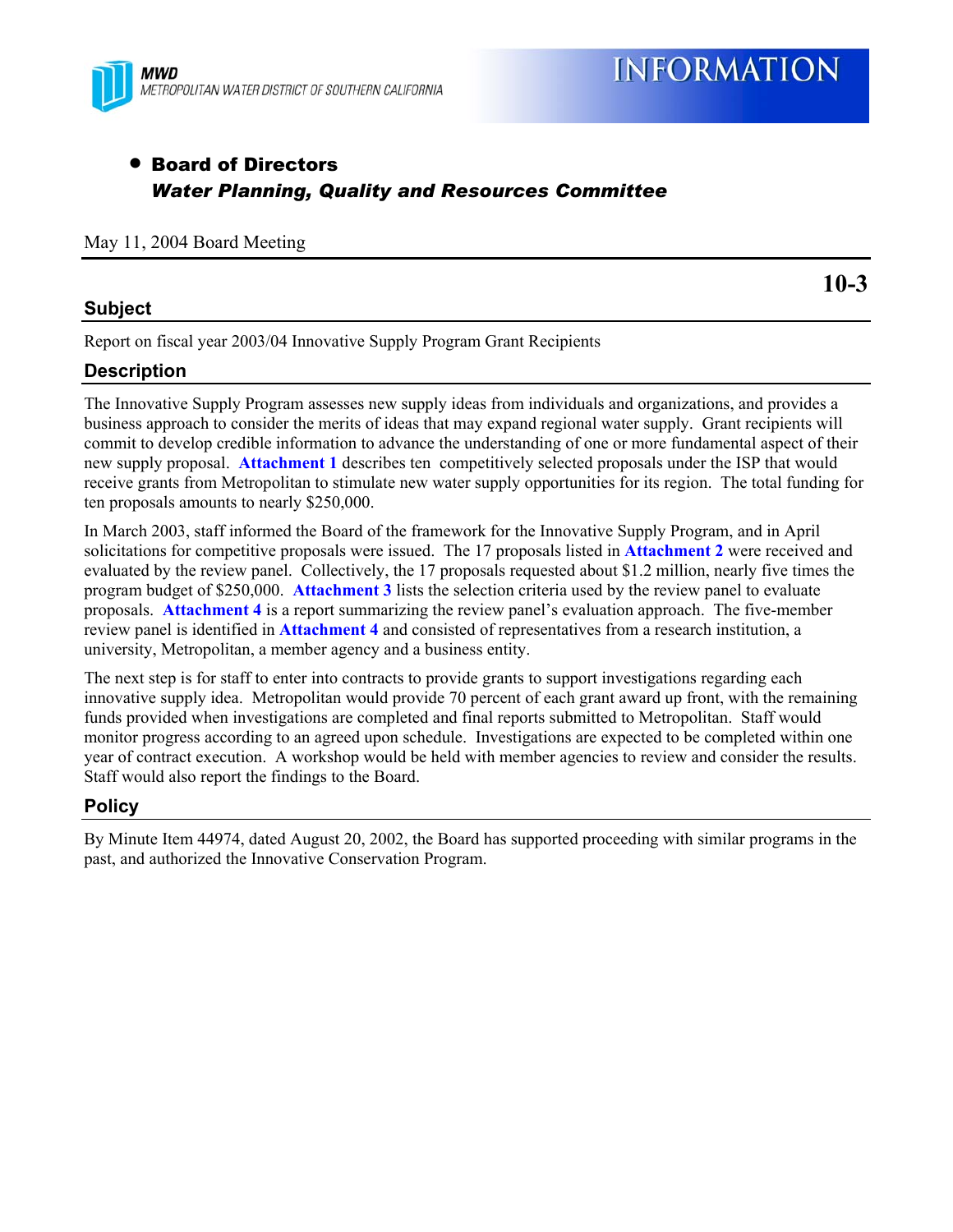## **Fiscal Impact**

\$200,000 is budgeted for FY 2003/04 and \$50,000 would be budgeted for FY 2004/05.

4/23/2004 *Stephen N. Arakawa Date* 

*Manager, Water Resource Management* 

4/23/2004 *Ronald R. Gastelum Date* 

*Chief Executive Officer* 

**Attachment 1 – Ten ISP Selected Projects** 

**Attachment 2 – Proposals Received in Response to ISP RFP** 

**Attachment 3 – ISP Selection Criteria** 

**Attachment 4 – ISP Selection Process** 

BLA #2409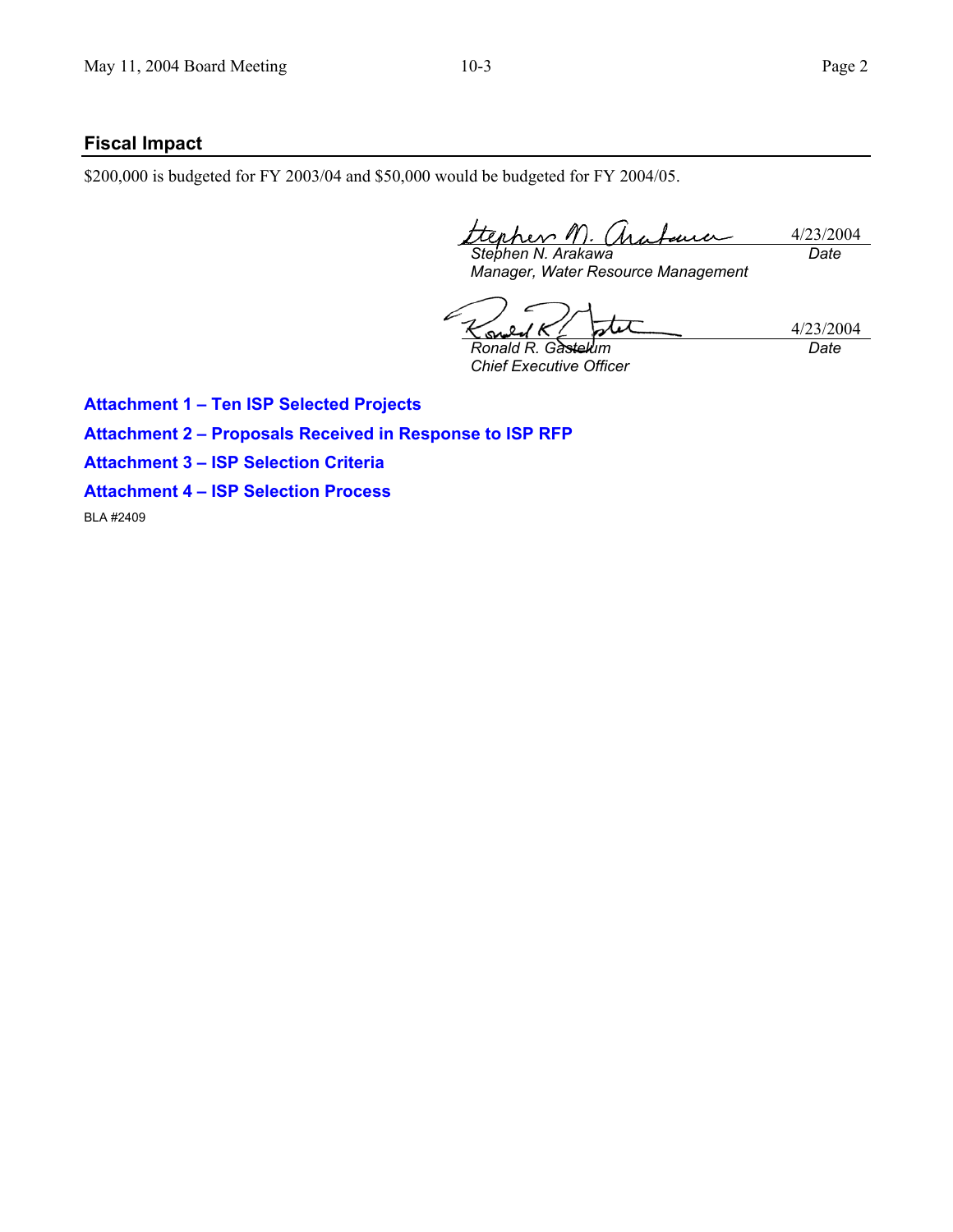# **Ten ISP Selected Projects**

| <b>Project Title</b>                                                                                                            | <b>Project Proponent</b>              | <b>Supply Aspect</b>                        |
|---------------------------------------------------------------------------------------------------------------------------------|---------------------------------------|---------------------------------------------|
| Assessment of Opportunities to Recover Stormwater<br>Runoff for Groundwater Recharge in the Calleguas<br><b>Creek Watershed</b> | West Cost Environmental & Engineering | Storm runoff for<br>groundwater<br>recharge |
| Dewevaporation with Liquid Desiccant<br>Enhancement                                                                             | L'Eau LLC (a private business)        | Recycled water<br>quality                   |
| Evaporation Control in Southern California                                                                                      | Flexible Solutions Inc.               | Reservoir yield                             |
| Feasability Evaluation of On-Site Water Recycling<br>for Three Southern California Golf Courses                                 | Southern California Golf Association  | Recycled water                              |
| Horno Water Quality Basin Urban Runoff Recovery<br>Project                                                                      | Santa Margarita Water District        | Storm runoff for<br>groundwater<br>recharge |
| LA Aquifer Aquasystem Trial, SAGES 1 Foot Unit                                                                                  | <b>Egmond Associates Ltd</b>          | Storm runoff for<br>groundwater<br>recharge |
| San Antonio Canyon Surface Water Supplement<br>Supply                                                                           | <b>Six Basins Water Master</b>        | Storm runoff for<br>groundwater<br>recharge |
| System-Wide Reservoir Reoperation<br>to Augment California's Water Supply                                                       | Natural Heritage Institute            | Reservoir yield                             |
| Urban Runoff Infiltration under Parkways for<br>Groundwater Recharge                                                            | City of Santa Monica                  | Storm runoff for<br>groundwater<br>recharge |
| Waterbag Transport and Storage Technology for<br><b>Brine Disposal</b>                                                          | Terry Spragg & Associates             | Recycled water<br>quality                   |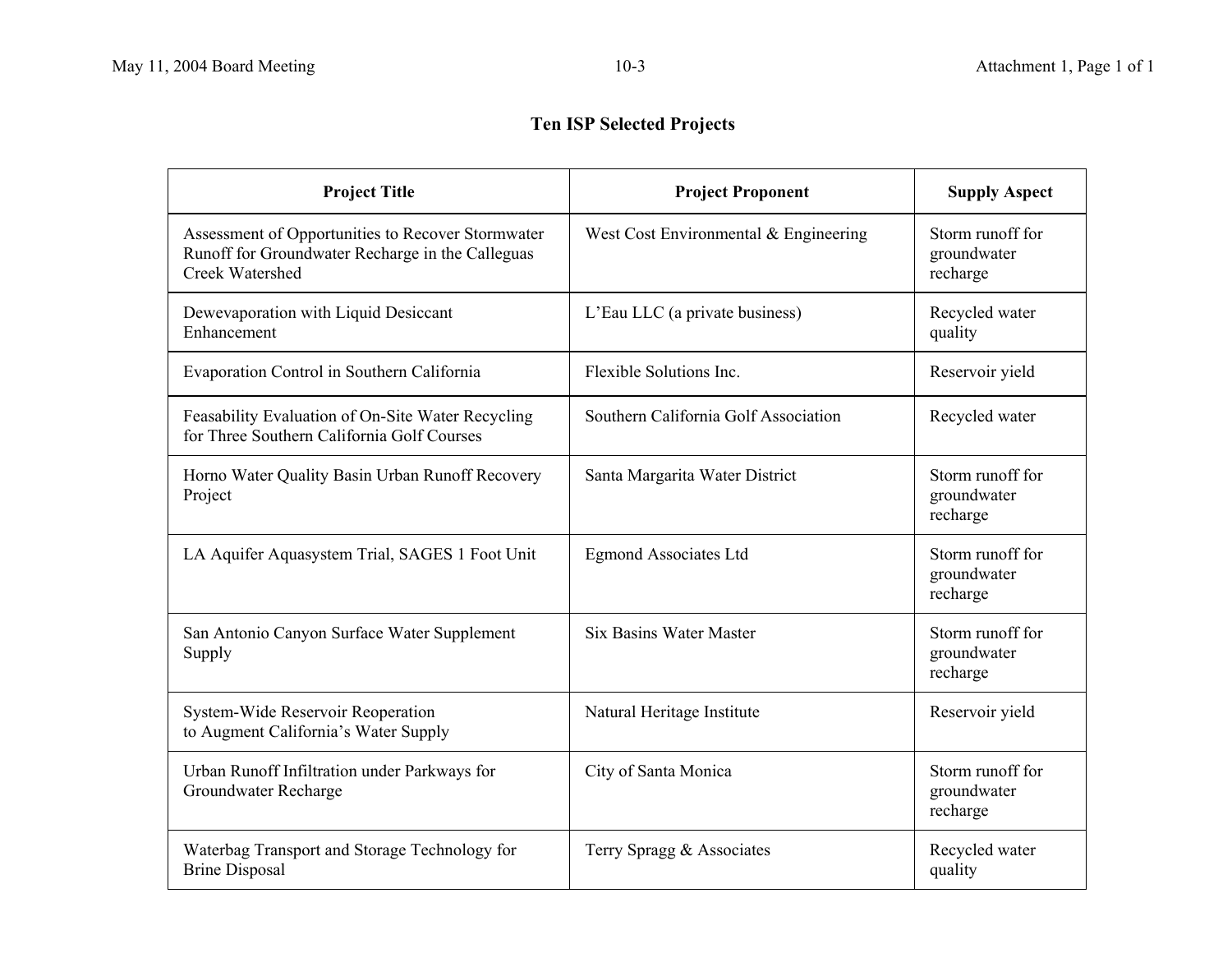| <b>Project Title</b>                                                                                                                 | <b>Project Proponent</b>               | <b>Requested</b><br>Amount (\$) |
|--------------------------------------------------------------------------------------------------------------------------------------|----------------------------------------|---------------------------------|
| Assessment of Opportunities to Recover Stormwater Runoff for<br>Groundwater Recharge in the Calleguas Creek Watershed                | West Coast Environmental & Engineering | \$95,000                        |
| Deep Sea Reverse Osmosis                                                                                                             | <b>DSRO</b>                            | \$50,000                        |
| Dewevaporation with Liquid Desiccant Enhancement                                                                                     | L'Eau LLC                              | \$49,507                        |
| Evaporation Control in Southern California                                                                                           | Flexible Solutions Inc.                | \$147,370                       |
| Feasibility Evaluation of On-Site Water Recycling for Three<br>Southern California Golf Courses                                      | Southern California Golf Association   | \$150,000                       |
| Groundwater as a Supplement into the MWD System                                                                                      | Three Valleys MWD                      | \$40,000                        |
| Horno Water Quality Basin Urban Runoff Recovery Project                                                                              | Santa Margarita Water District         | \$6,290                         |
| LA Aquifer Aquasystem Trial, SAGES 1 Foot Units                                                                                      | <b>Egmond Associates LTD</b>           | \$68,155                        |
| North Tijuana River Groundwater Production Feasibility Supply<br>Proposal                                                            | Otay Water District                    | \$48,220                        |
| Pooling Resources Cisterns for Seasonal Water Supply                                                                                 | <b>Urban Real Property</b>             | \$20,000                        |
| Project Desert Bloom                                                                                                                 | Project Desert Bloom Associates        | \$85,000                        |
| Proof Of Concept Demonstration of Snowmaking from Seawater<br>on board a ship at sea in winter.                                      | Aquifer Ocean LLC                      | \$117,000                       |
| San Antonio Canyon Surface Water Supplemental Supply                                                                                 | <b>Six Basins Water Master</b>         | \$55,000                        |
| Solar Water-Using Southern California's Natural Resources and<br>New Technologies to Develop a Large Scale Renewable Water<br>Supply | The LXT Group                          | \$86,012                        |
| System-Wide Reservoir Reoperation to Augment California's<br>Water Supply                                                            | Natural Heritage Institute             | \$75,000                        |
| Urban Runoff Infiltration under Parkways for Groundwater<br>Recharge                                                                 | City of Santa Monica                   | \$50,000                        |
| Waterbag Transport and Storage Technology                                                                                            | Terry Spragg & Assoc.                  | \$50,000                        |
|                                                                                                                                      | Total:                                 | \$1,218,939                     |

# **Proposals Received in Response to the Innovative Supply Program RFP**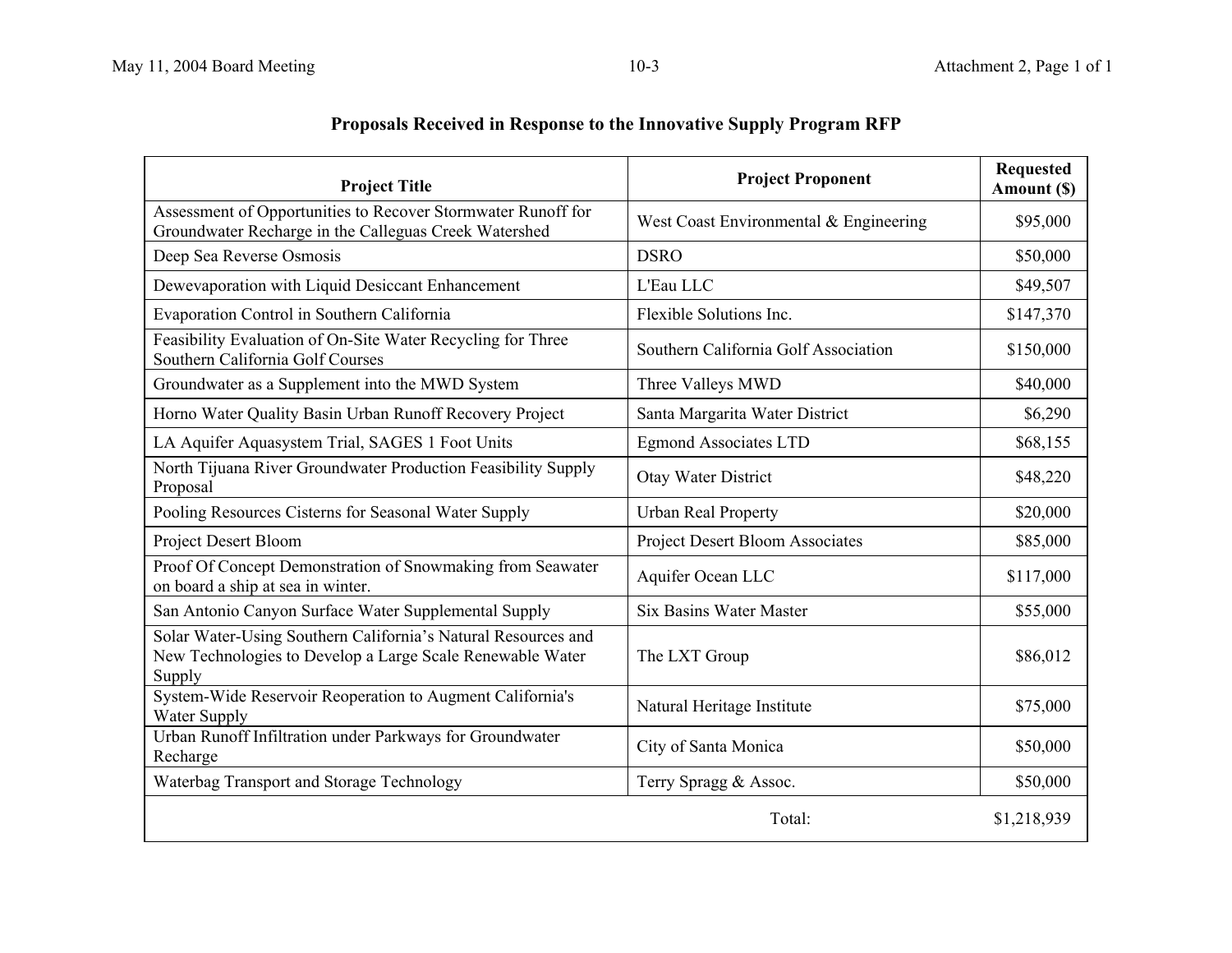# **Innovative Supply Program Selection Criteria**

The review panel evaluated proposals based on balanced assessment of the following project-ranking factors.

|    | <b>Criteria</b>                                                                    | <b>Description</b>                                                                                                                | <b>Points</b> |
|----|------------------------------------------------------------------------------------|-----------------------------------------------------------------------------------------------------------------------------------|---------------|
|    | Innovation of Supply Concept                                                       | Project with potential to advance an innovative concept<br>that produces a new source of water supply for<br>Southern California. | 30            |
|    | Potential Regional Water<br><b>Supply Benefits</b>                                 | Project that offsets a firm demand for imported water<br>supplies and/or increases regional water supply<br>reliability.          | 30            |
| 3. | Adequacy of Work Plan,<br>Product, and Capability to<br>Complete ISP Grant Project | Project that addresses adequacy of work plan, product,<br>and proponents capability to complete project.                          | 30            |
| 4  | Potential Cost of Water to the<br>Region                                           | Project estimated unit cost per acre-foot of yield for<br>fully mature innovative concept.                                        | 10            |
|    | TOTAL =100                                                                         |                                                                                                                                   |               |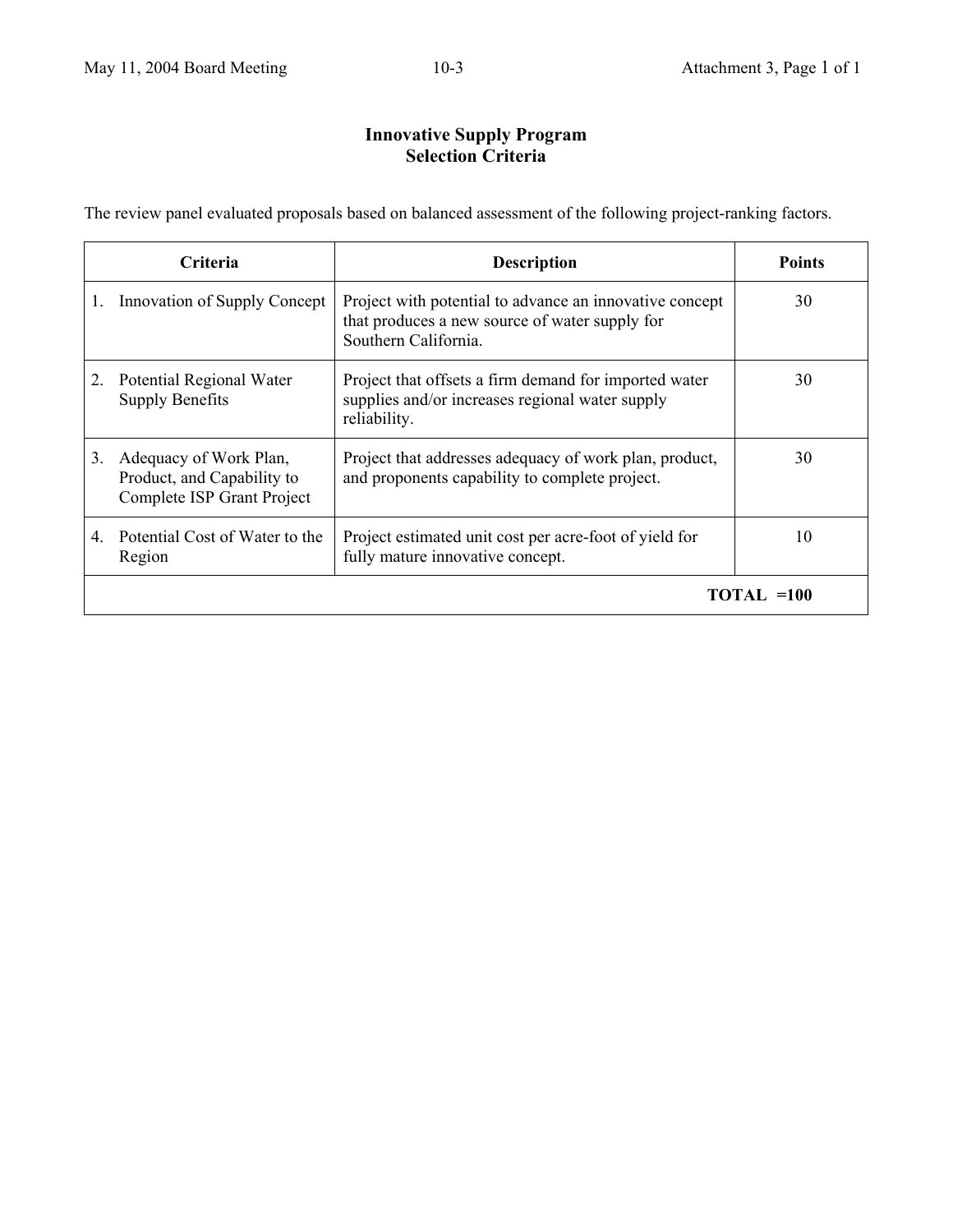### **Innovative Supply Program Selection Process**

#### **I. Executive Summary**

In March 2003, Metropolitan established the Innovative Supply Program (ISP) to stimulate the advancement of new and innovative methods of water supply for Southern California. The ISP creates a unique opportunity to consider the merits of non-traditional ideas that have the potential to expand regional water supplies.

In April 2003, Metropolitan issued a competitive Request for Proposals (RFP). In response to the RFP, seventeen candidate projects requesting \$1.2 million in funding were received from individuals, private entities, project partnerships/joint ventures, institutions, member agencies and subagencies. Ten projects were selected for grant funding within the program limit of \$250,000 to support investigations regarding advancement of new innovative ideas.

A five-member review panel of experts evaluated the proposals using selection criteria previously adopted by the Board. The review panel consisted of representatives from member agencies, academic and research institutions, private business with a venture capital background, and Metropolitan staff.

Prior to informing the Board, staff negotiated agreement terms, funding commitments, and scope of work for each of the selected projects. The next step is to enter into contracts to provide grants to support investigations regarding each innovative supply idea. Metropolitan would provide 70 percent of each grant award up front, with the remaining funds provided when the projects are completed and final reports submitted to Metropolitan. Staff would monitor progress according to an agreed upon schedule. It is anticipated that projects would be completed within one year of contract execution. A workshop would be held with member agencies to share the study findings regarding potential new directions in water supply. Staff would report project findings to the Board with a recommendation on whether to pursue any of the approaches investigated.

#### **II. Background**

The ISP provides a mechanism for Metropolitan to objectively consider new supply ideas from individuals and organizations consistent with the new public business principles of stewardship, added value, adaptability, and respect for local water rights and the rights of local communities. The program is also consistent with the objectives embodied within the Integrated Resources Plan of achieving supply reliability through a diverse resource portfolio and is modeled after the award winning Innovative Conservation Program.

#### **III. Minimum Eligibility Requirements**

The ISP was open to the following entities:

- Individuals
- Public and private entities including private companies, water suppliers, entrepreneurs, public agencies, Metropolitan member agencies, subagencies, universities, laboratories, research institutes, etc. - are all eligible
- Project partnerships/joint ventures

The ISP excluded projects that are currently participating, under consideration for participation, or eligible for participation in Metropolitan's traditional water supply programs (e.g. Local Resources, Seawater Desalination, and Innovative Conservation Programs).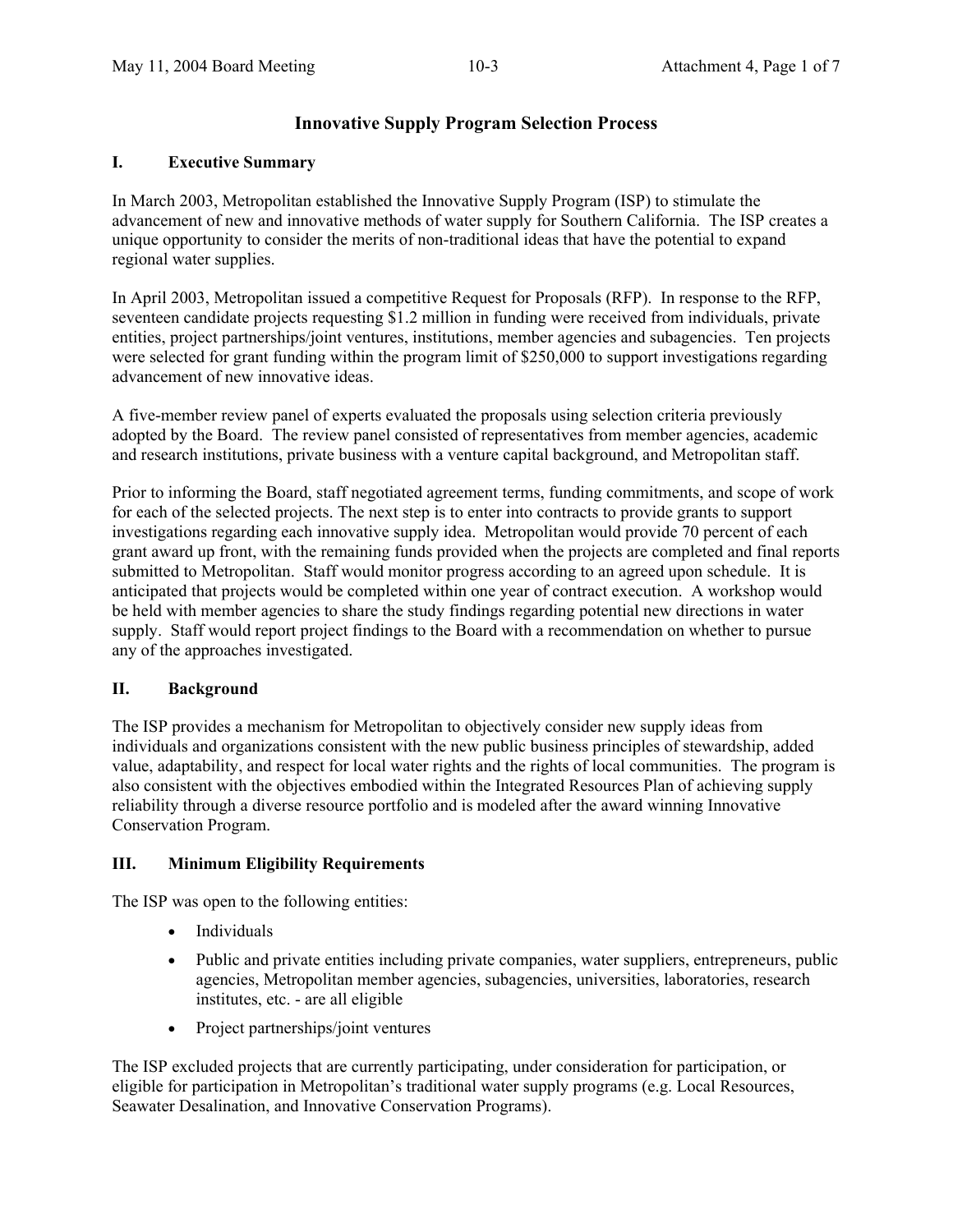Work plans were required to include one or more of the following to be considered eligible for ISP funding:

- public acceptance of implementing project
- cost to implement the concept and its cost-effectiveness
- needed water rights approvals
- wet and dry-year yields and water accounting methodologies
- compatibility with existing supply systems
- quantification of project and blended water quality
- permitting requirements and strategy for meeting these requirements
- environmental factors and CEQA requirements
- institutional arrangements and responsibilities
- technical testing and development to be conducted
- other similar analyses that advance the business, public, or technical understanding of the innovative supply idea

#### **IV. ISP Review Panel**

A five-member review panel was convened to evaluate the seventeen proposals received. The panel was directed to identify the mix of project proposals that best meets the region's needs consistent with the RFP. The following table lists the panel members and affiliations:

| <b>Name</b>       | Entity                                                                 | Category             |  |
|-------------------|------------------------------------------------------------------------|----------------------|--|
| Dr. Harold Bailey | Research Advisory Committee of<br><b>WateReuse Foundation</b>          | Research institution |  |
| Dr. Duke Bristow  | Anderson School of Management at UCLA                                  | University           |  |
| Warren Hagstrom   | Metropolitan Water District, Water<br><b>Resource Management Group</b> | Metropolitan staff   |  |
| Matt Lyons        | Long Beach Water Department                                            | Member agency        |  |
| Patrick Meyers    | Director of Strategy, Corporate Strategy<br>Group, American Water      | Business entity      |  |

#### **V. Selection Process**

The review panel evaluated the proposals listed in Table 1 (page 4) summarizes project proposals received under the ISP. These project proposals were categorized as follows:

- 3 Desalination projects
- 2 Groundwater recovery projects
- 2 Recycled water projects
- 7 Stormwater runoff projects
- 1 Waterbag technology project
- 2 other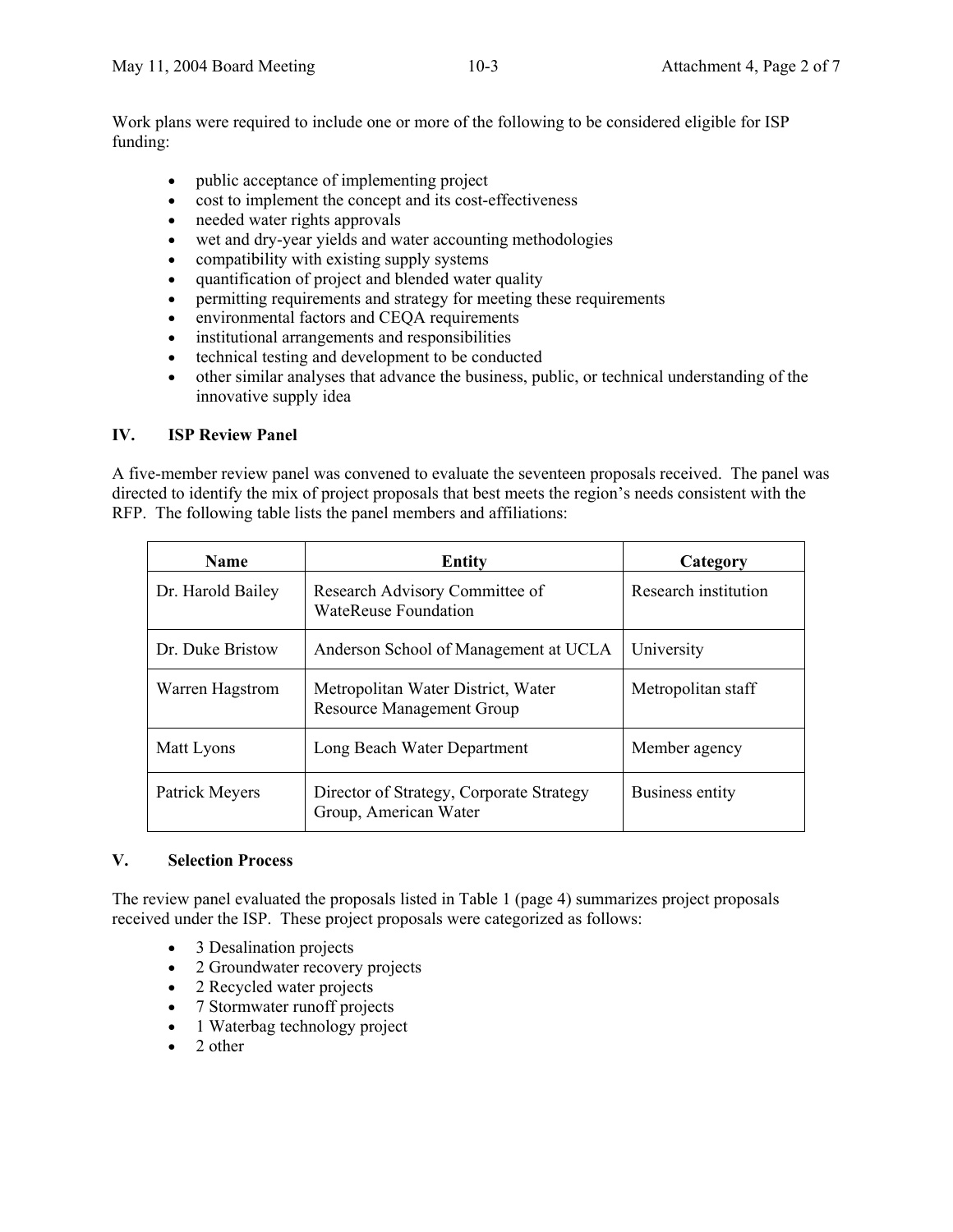The review panel used the following scoring criteria to guide its ranking of the candidate proposals as follows:

| Criteria                                                                       | <b>Max. Points</b> |
|--------------------------------------------------------------------------------|--------------------|
| Innovation of supply concept                                                   | 30                 |
| Potential regional water supply benefits                                       | 30                 |
| Adequacy of work plan, product and capability to complete<br>ISP grant project | 30                 |
| Potential cost of water to region                                              | 10                 |
| Total                                                                          | 100                |

The review panel independently evaluated each proposal based on Metropolitan's requirements, and their respective knowledge and experience with water supply programs and business aspects of advancing innovation. The review panel participated in discussions and meetings at which the merits of the proposals were discussed as a basis for applying the scoring criteria. The scoring process was structured to evaluate the proposals with respect to differences in proposed project benefits and costs, when the proposals satisfied minimum requirements.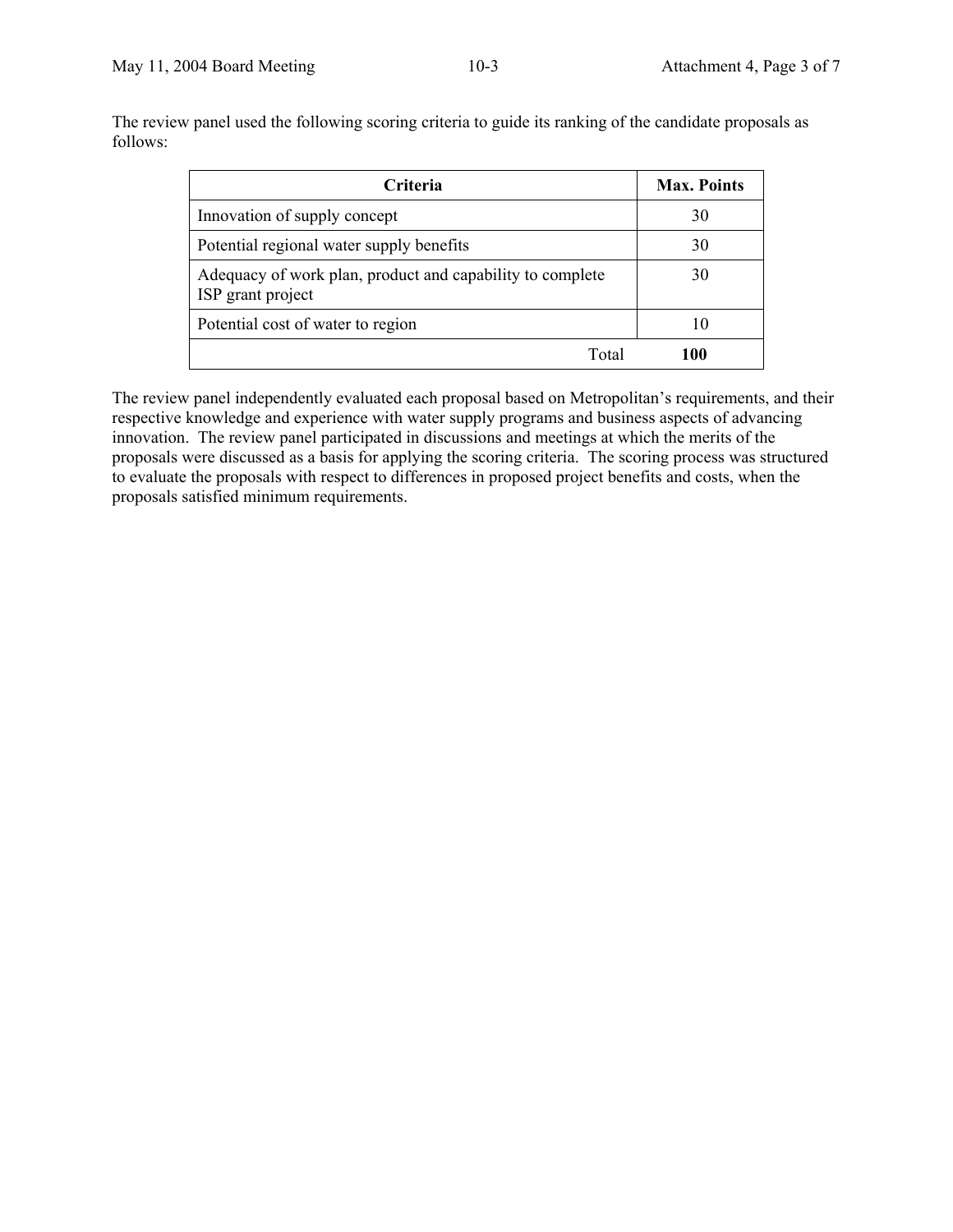| <b>Project Title</b>                                                                                                  | <b>Project Proponent</b>                  | <b>Requested</b><br>(\$) amount |
|-----------------------------------------------------------------------------------------------------------------------|-------------------------------------------|---------------------------------|
| Assessment of Opportunities to Recover Stormwater Runoff for<br>Groundwater Recharge in the Calleguas Creek Watershed | West Coast Environmental &<br>Engineering | \$95,000                        |
| Deep Sea Reverse Osmosis                                                                                              | <b>DSRO</b>                               | \$50,000                        |
| Dewevaporation with Liquid Desiccant Enhancement                                                                      | L' Eau LLC Small Business<br>Entity       | \$49,507                        |
| Evaporation Control in Southern California                                                                            | Flexible Solutions Inc.                   | \$147,370                       |
| Feasibility Evaluation of On-Site Water Recycling for Three Southern<br>California Golf Courses                       | Southern California Golf<br>Association   | \$150,000                       |
| Groundwater as a Supplement into the MWD System                                                                       | Three Valleys MWD                         | \$40,000                        |
| Horno Water Quality Basin Urban Runoff Recovery Project                                                               | Santa Margarita Water District            | \$6,290                         |
| LA Aquifer Aquasystem Trial, SAGES 1 Foot Units                                                                       | <b>Egmond Associates LTD</b>              | \$94,540                        |
| North Tijuana River Groundwater Production Feasibility Supply Proposal                                                | Otay Water District                       | \$48,220                        |
| Pooling Resources Cisterns for Seasonal Water Supply                                                                  | <b>Urban Real Property</b>                | \$20,000                        |
| <b>Project Desert Bloom</b>                                                                                           | <b>Project Desert Bloom Associates</b>    | \$85,000                        |
| Proof Of Concept Demonstration of Snowmaking from Seawater on board<br>a ship at sea in winter.                       | Aquifer Ocean LLC                         | \$117,000                       |
| San Antonio Canyon Surface Water Supplemental Supply                                                                  | <b>Six Basins Water Master</b>            | \$55,000                        |
| Solar Water                                                                                                           | The LXT Group                             | \$86,012                        |
| System-Wide Reservoir Reoperation to Augment California's Water<br>Supply                                             | Natural Heritage Institute                | \$75,000                        |
| Urban Runoff Infiltration under Parkways for Groundwater Recharge                                                     | City of Santa Monica                      | \$50,000                        |
| Waterbag Transport and Storage Technology                                                                             | Terry Spragg & Assoc.                     | \$50,000                        |
|                                                                                                                       | Total:                                    | \$1.2 million                   |

# **Table 1. Proposals Received in Response to the Innovative Supply Program RFP**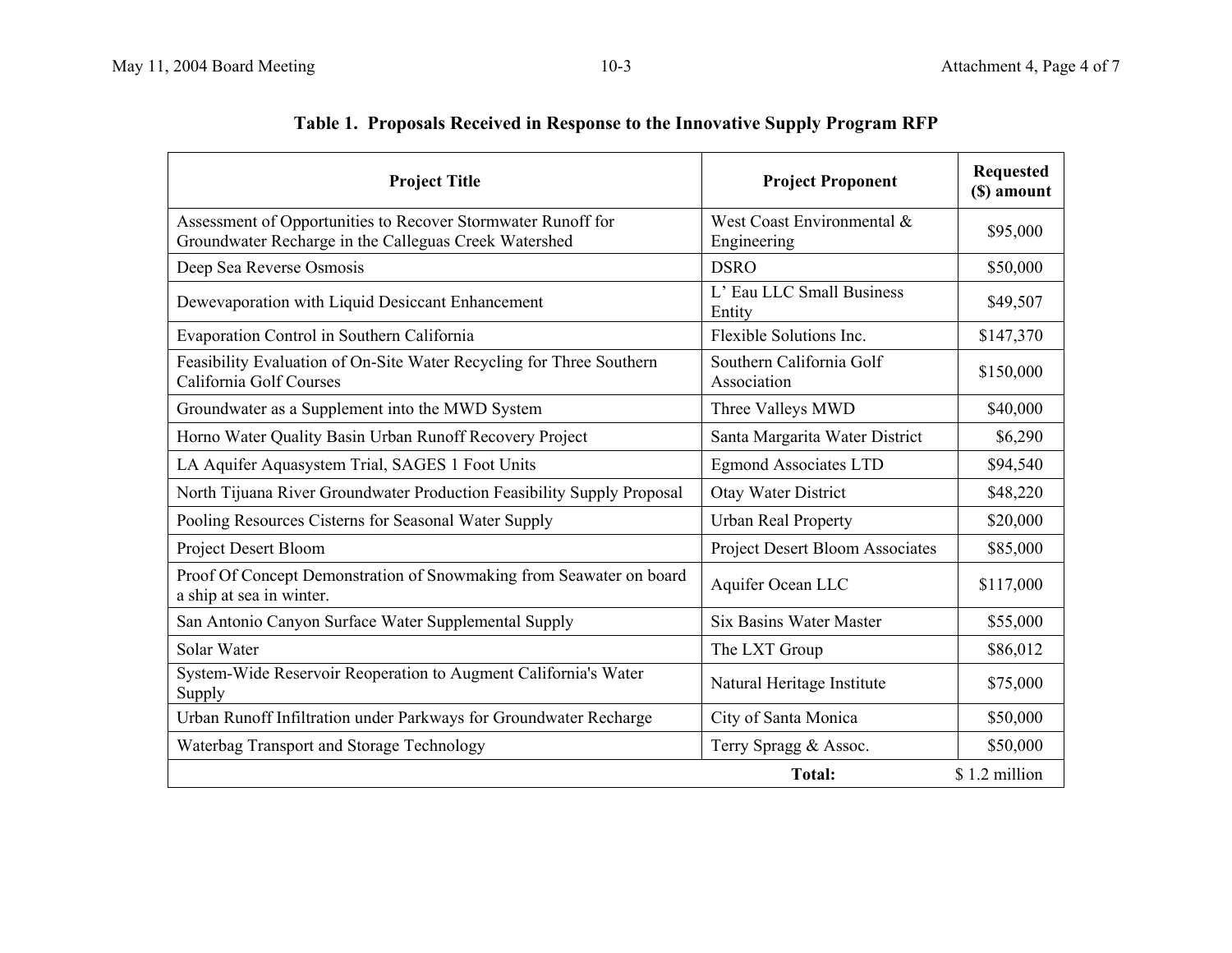#### **VI. Description of Selection Criteria and Ranking Proposals**

The following describes how the independent review panel applied the program scoring criteria.

#### **Innovation of Supply Concept (30 points)**

- (1) Project Innovation (20 points). This item rated the degree of innovation that the concept brings forward regarding a new source of water supply. To score 20 points, concepts must be highly innovative in creating a new source of water supply**.**
- (2) Project Implementation (10 points). This item rated the potential to implement the concept. To score 10 points, concepts must provide a convincing potential for implementation**.**

Lesser scores were awarded for projects that were marginal in innovation and had low chance for implementation. The proposed projects selected for ISP funding averaged 13.6 points for Project Innovation, and 7.2 points for Project Implementation. Remaining projects averaged 7.3 and 3.3 points respectively.

**Regional Water Supply Benefits (30 points).** This category rated the extent to which the concept offsets a firm demand for imported water delivery or increases regional water supply reliability. To score 30 points, the concept needed to establish the following:

- Provided potential for a net new supply to Metropolitan's service area
- Provided sustained water supply benefits
- Reduced reliance on imported supplies to supplement local surface and groundwater supplies
- Production was not seasonal
- Did not affect local water supply planning for other agencies
- Supported from affected agencies
- Blending or replenishment with imported water supplies was not needed
- Production was not reduced if imported water for replenishment is curtailed
- Did not pose a risk to existing water supplies

Lesser scores were awarded to projects that provided moderate or minimal regional water supply benefits. The projects selected for ISP funding averaged 17.9 points for this criterion, and the remaining projects averaged 11.4 points.

#### **Adequacy of Work Plan, Product, and Capability to Complete ISP grant Project (30 points).**

- (1) Detailed project work plan identifying all project activities (10 points). The following factors were considered:
	- Determined public acceptance of implementing project
	- Ouantified the cost to implement the concept and its cost-effectiveness
	- Determined needed water rights approvals
	- Quantified wet and dry-year yields and establish water accounting methodologies
	- Determined compatibility with existing supply systems
	- Quantified project and blended water quality
	- Identified permitting requirements and strategy for meeting these requirements
	- Identified environmental factors and CEQA requirements
	- Determined institutional arrangements and responsibilities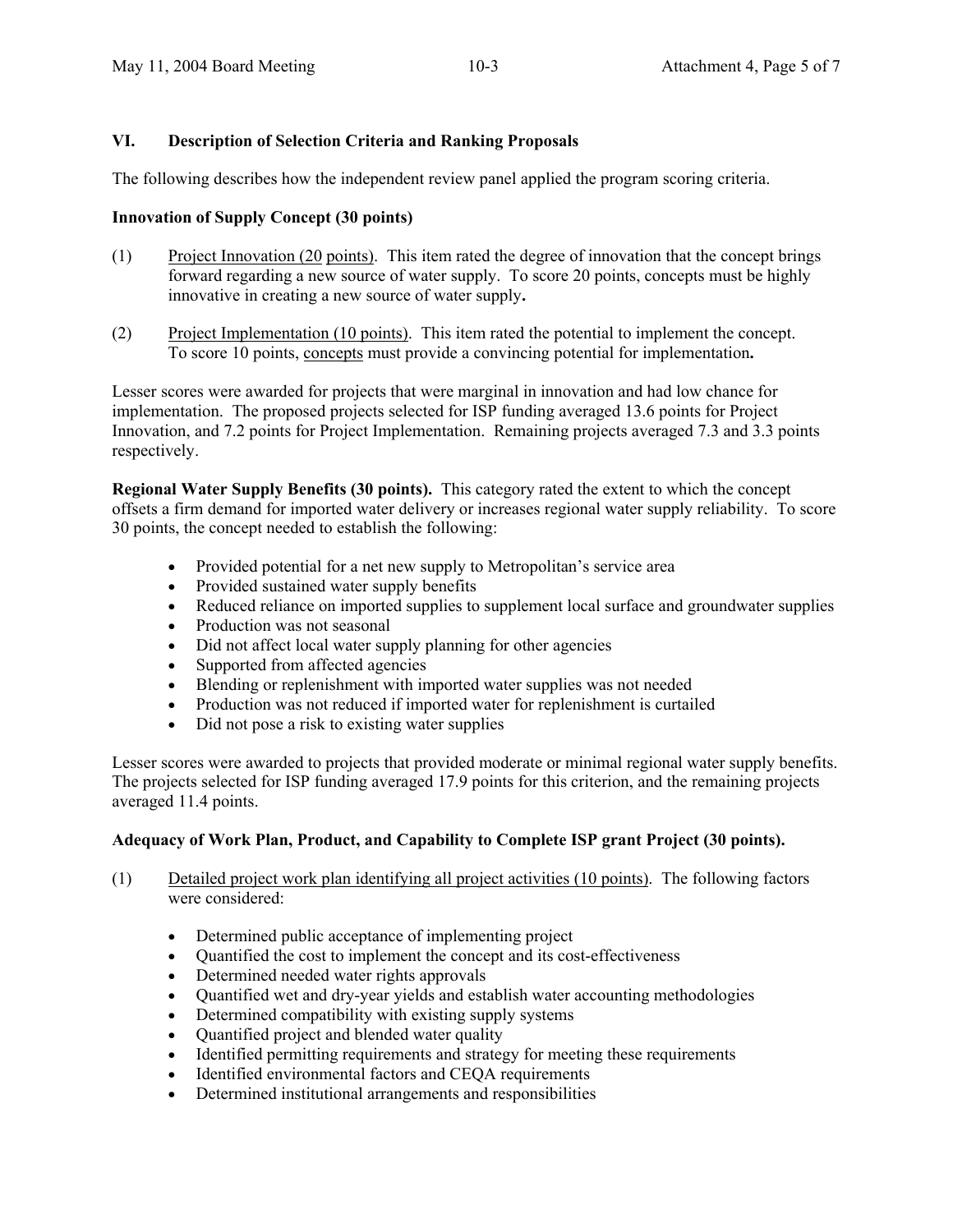- Conducted technical testing and development
- Provided other similar analyses that advance the business, public, or technical understanding of the innovative supply idea

To score 10 points, the work plans were thorough and addressed one or more of the above project activities. Lower scores were given for weaker work plans.

The selected projects averaged 8.1 points, and the deferred projects averaged 5.6 points.

(2) Proponent's experience and technical capability (10 points). Experienced teams in the subject matter to be investigated over the 12-month period received higher scores.

To score 10 points, proponents demonstrated strong project experience and technical capabilities. Lower scores were given for weaker project experience and technical capability.

The proposed projects selected averaged 8.6 points, and the remaining projects averaged 4.5 points.

(3) Proponent's financial capability (5 points). Proponents with necessary financial resources to complete their 12-month investigation received higher scores.

To score 5 points, proponents demonstrated financials capability to implement project. Lower scores had significant financial risk for proponent to complete project.

The proposed projects selected averaged 4.2 points, and the remaining projects averaged 2.7 points.

(4) Schedule (5 points). Thorough schedules with a high probability of accomplishment received higher scores.

To score 5 points, proponents schedule included key milestone dates, including required permits and CEQA documentation. Lower scores did not address key milestone dates or necessary work activities, such as required permits and CEQA documentation.

The proposed projects selected averaged 4.1 points, and the remaining projects averaged 2.2 points.

Potential Cost of Water to Region (10 points). This category was evaluated on the basis of the least cost per acre-foot of yield to Metropolitan over the contracted period of time. Projects received one point for every incremental decrease of \$250/AF in the cost of water. Ten points were awarded to projects providing a unit cost less than \$250/AF. On the other end of the scale projects received zero point for unit cost of water greater than \$2,500/AF.